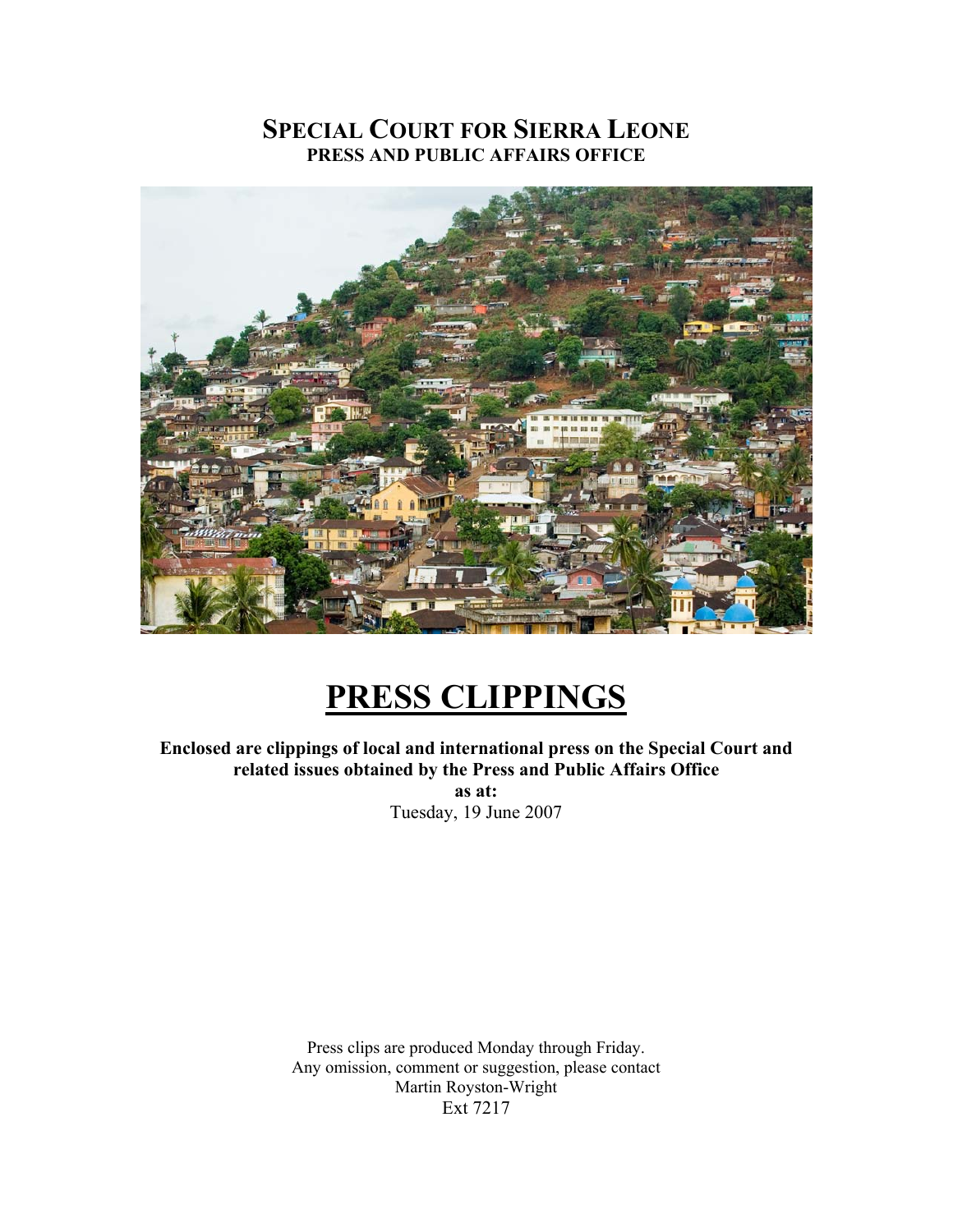|                                                                                      | 2            |
|--------------------------------------------------------------------------------------|--------------|
| <b>Local News</b>                                                                    |              |
| 'Measuring the Performance of Sierra Leone's Government/ Concord Times Online        | Pages 3-5    |
| <b>International News</b>                                                            |              |
|                                                                                      |              |
| Taylor Should Count His Undeserved Blessings / Legalbrief Africa                     | Page 6       |
| Africa: Charles Taylor's trial / Equilibri.net                                       | Pages 7-8    |
| The Special Court at the U.N. Security Council / The Trial of Charles Taylor website | Pages $9-10$ |
| UNMIL Public Information Office Media Summary / UNMIL                                | Pages 11-13  |
| Rwanda Genocide Tribunal Request Venues Transfer / Voice of America                  | Page 14      |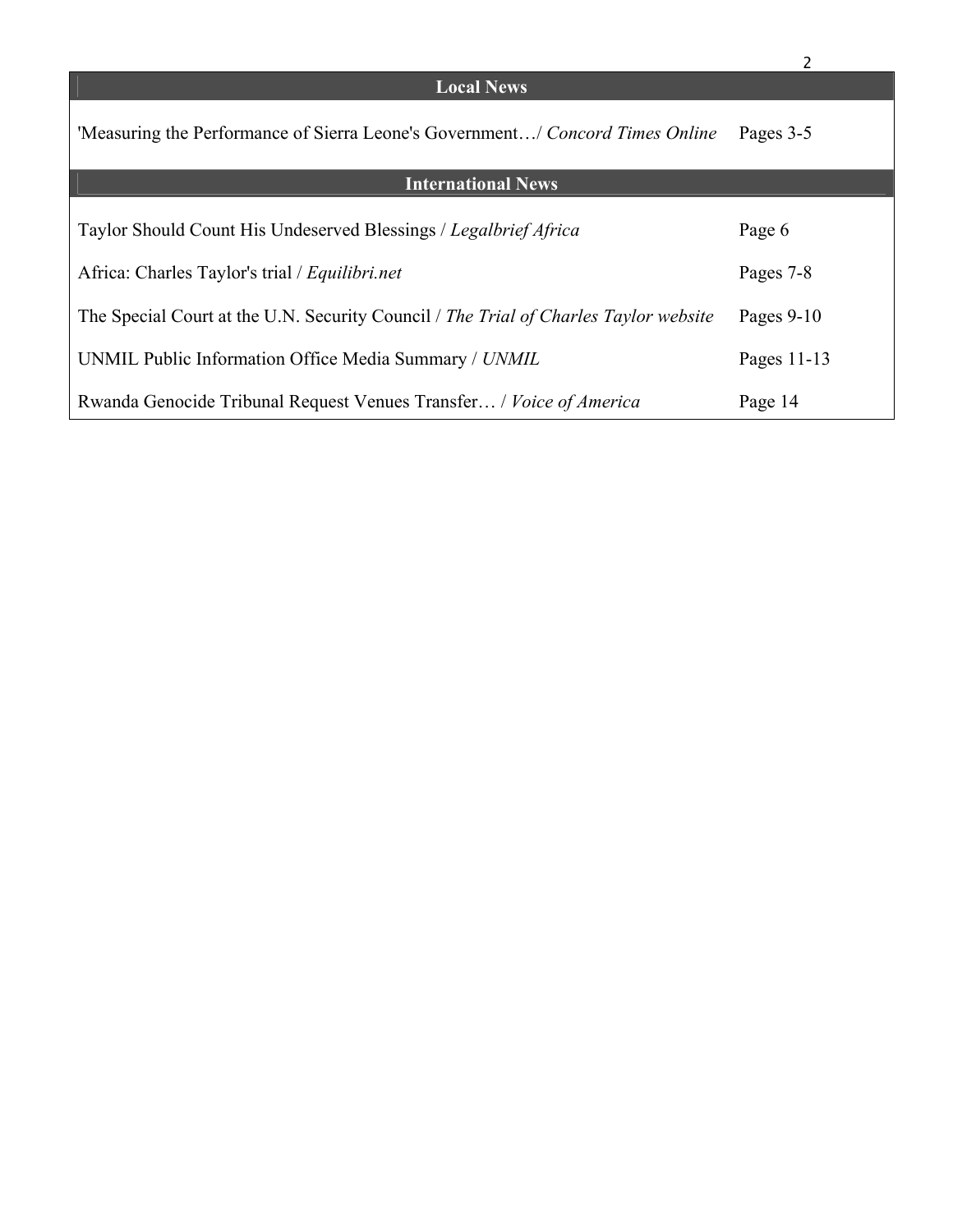### Concord Times (Online)

Monday, 18 June 2007 Opinion

**'Measuring the Performance of Sierra Leone's Government - the Concept of Popular Sovereignty And Elections 2007 in Sierra Leone'** 

By Amara Omar Kuyateh Freetown

Sierra Leoneans will be going to the polls in August 2007, and the electorate, yet again, has another opportunity to decide who will form the sovereign government of Sierra Leone for the next 5 years.

Thomas Hobbes in the Leviathan (1651) stated as follows: "During the time men live without a common power to keep them all in awe, they are in that condition which is called war; such a war as is of every man against every man the nature of war consisteth not in actual fighting, but in the known disposition thereto during all the time there is no assurance to the contrary".

Hobbes went on to write: "No arts; no letters; no society; and which is worst of all, continual fear and danger of violent death; and the life of man, solitary, poor, nasty, brutish, and short." Simply put, Hobbes was trying to say that people need a sovereign to rule over them otherwise there will be chaos and anarchy. What Hobbes described above is what is called "government sovereignty". Given what transpired during the 10 years civil war, when the nation-state of Sierra Leone failed, one can indeed say that the lives of Sierra Leoneans were solitary, poor, nasty, brutish, and indeed held the lowest life expectancy in the world. By all accounts for the vast majority of the 90s, and early 2000, Sierra Leone failed, as a nation-state.

Most of the activities of the International community, in collaboration with the present government, have been an attempt to restore government authority, rebuild the damaged infrastructure and the economy after the end of the civil war. This present government acquired that mandate, after the electorate rejected the Revolutionary United Front (RUF), and the other parties in the polls in the 2002 elections.

There is another type of sovereignty, and that is called "popular sovereignty". Popular sovereignty means citizens hold ultimate authority through the ballot and even a sovereign government is accountable to its citizens. The importance of the elections in August 2007 cannot be underestimated. Yet again, the electorate in Sierra Leone has another opportunity to exercise popular sovereignty by re-electing or rejecting the present government, in favour of another political party.

The aim of the Sierra Leone Network (SLN) and other civil society organizations involved in this year's voter education process is to help the electorate make an informed decision come August 2007.

The Challenges ahead - Who dares win?

It is important to note that whoever wins the next elections would still have to face the existing issues and challenges of the present day government and an analysis of the present government's response to the existing problems. Its successes and failures will indeed be an important lesson or first step for all involved in this process.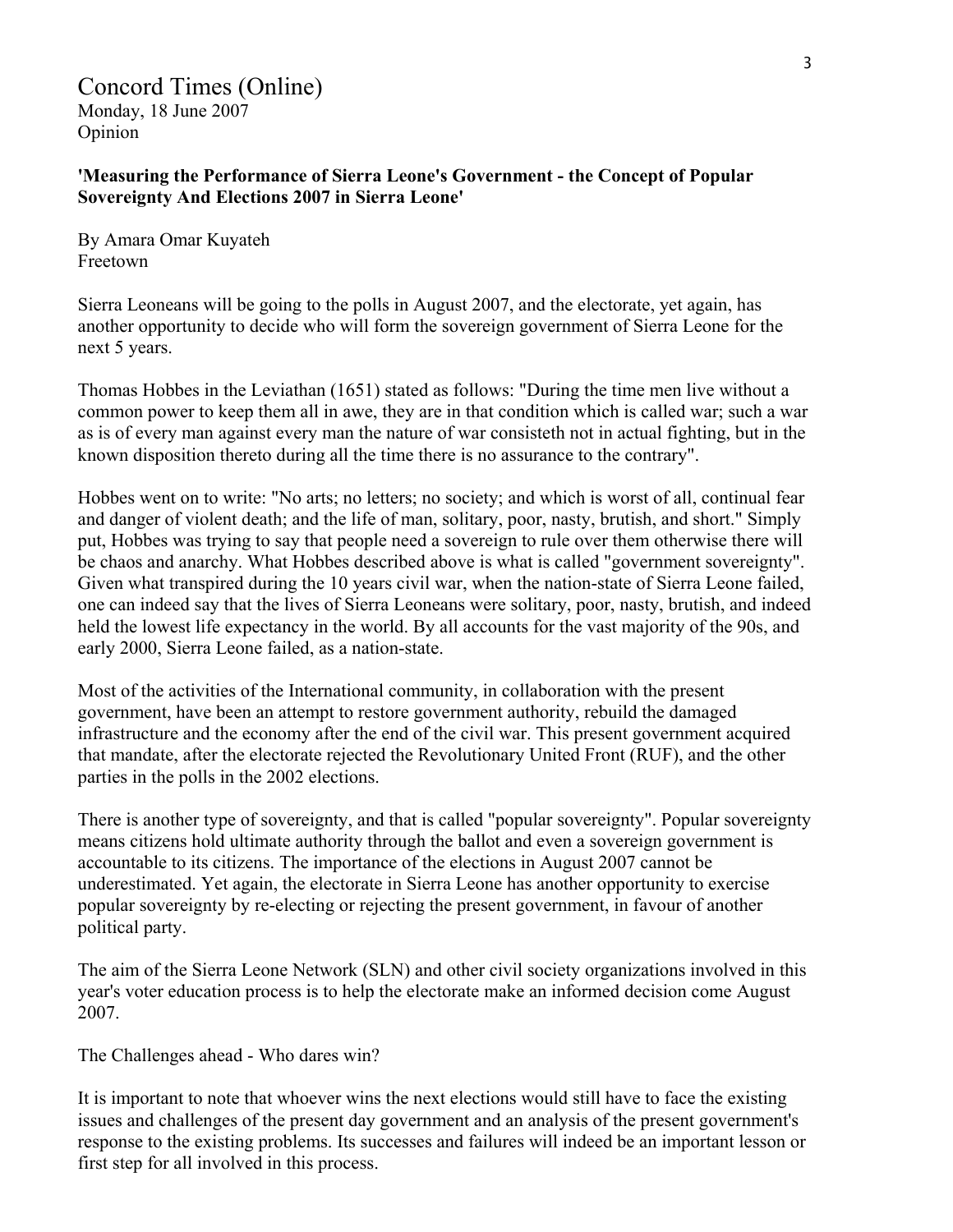In this article, the author aims to briefly, examine the present government's record in establishing government's authority throughout Sierra Leone, and its effort in developing the economy and infrastructure during its last tenure.

Establishing Government authority throughout the Country: In the area of establishing government authority one can boldly say that, this present government was successful in that regard. With the help of our development partners, the Sierra Leone Police Force and the Military were restructured, and re-trained to some extent. These forces have been deployed in all areas of Sierra Leone, with the exception of the disputed territory of Yenga. On the issue of the Decentralization and devolution process, the government passed the 2004 Local Government Act, and there are now 19 functioning local government councils in the four administrative regions of the country.

The Truth and Reconciliation Commission - Never Again!

The government's response in addressing the causes of the war has been two-fold. The first was to set up a Truth and Reconciliation Commission (TRC) in collaboration with the United Nations. The second was the setting up of the Special Court for Sierra Leone, to put on trial, those who bear "the greatest responsibility for serious violations of international humanitarian law and Sierra Leonean law, committed within the territory of Sierra Leone since November 30, 1996".

The TRC was mandated by the Lome Peace Agreement of 7th July 1999, and it was established by an Act of Parliament on 10th February 2000. The mandate of the Commission was to create an impartial historical record of violations and abuses of human rights and international humanitarian law related to the armed conflict in Sierra Leone, from the beginning of the conflict in 1991 to the signing of the Lomé Peace agreement. In addition, the TRC's mandate was to address impunity; respond to the needs of the victims; promote healing and reconciliation and prevent a repetition of the violations and abuses suffered.

Since the final report of the TRC was published almost 3 years ago, the government's response has been in the form of a poorly written white paper. There has been no action at all in regard to establishing the commission responsible for implementing the recommendations of the TRC.

The Special Court: The establishment of the Special Court, its monetary costs, and its results thus far, have been a very contentious issue for many Sierra Leoneans. I consider the top 5 people indicted by the special court to be: Foday Sankoh, Johnny Paul Koroma, Sam Bockarie, Hinga Norman and Charles Taylor. Of the top 5, 3 have died before judgement was passed; one presumed missing or dead, and one is in The Hague awaiting trial. Was justice served at the special court for Sierra Leone?

That is a question that Sierra Leoneans will most likely debate for hundreds of years to come.

What has been the government's record in tackling corruption, developing the economy, and the damaged and neglected infrastructure of the country?

The government responded by forming the: - Anti-Corruption Commission (ACC) - National Commission for Social Action (NACSA) - National Procurement Authority - National Revenue Authority - Institutional Reform and Capacity Building Project - Development Assistance Coordination office - National Social Security and Insurance Trust (NASSIT) - Poverty Reduction Strategy Paper - The Public Financial Management, reform initiative and the Public Budgeting and Accountability Act of 2005.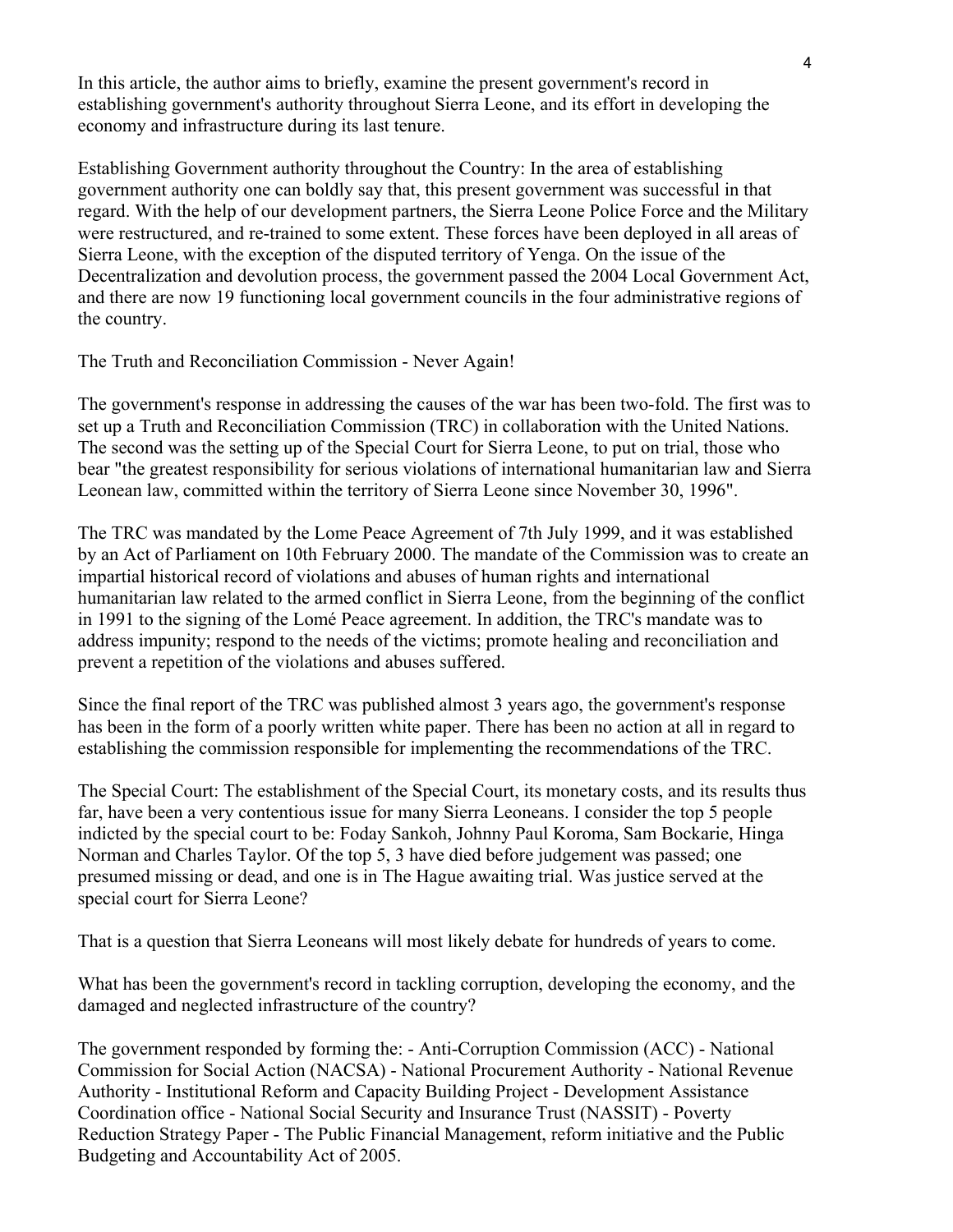- The Justice Sector Development Program - Amending the 1973 Act to allow Sierra Leonean born nationals to hold dual citizenship.

In a paper I published on the 11th of November 2004, titled: Modernizing Government Management and Government Financial Management", I called for the establishment of a Government Performance and Results Act (GPRA.) http://www.sierraleonenetwork.org/pdf/modernizinggovernement.pdf.

In my contribution to the Sierra Leone Network's response to the United Kingdom Department for International Development's country strategy paper earlier this year, I again called for the establishment of the GRPA. Within the current legal and regulatory framework, there is no measurement system, for the performance of the government's Ministries Departments and Agencies (MDAs). A Government performance and Results Act (GPRA) would provide us with the tool with which we can measure the results of the MDAs against their published strategic objectives, and the resources expended to achieve those objectives. Also a Freedom of Information Act makes those reports available to us, the general public. With these two acts, every public official will be held accountable in a fair process. GPRA would serve as a management tool for the government and an Accountability tool for the general public. In the absence of a GPRA we would still attempt to briefly review some of the performance of the government agencies and initiatives above.

In part 2 of this article, the author will review the performance of some of these government agencies, and the success or failures of the initiatives mentioned above.

*About the Author: The Author, Amara Omar Kuyateh is a Principal Consultant with Oak Solutions, LLC, a Management Consultancy he founded after working for Pricewaterhousecoopers and Deloitte and Touche in Washington DC. He has over 9 years of government financial management experience from his work in the United Kingdom and the US. He is currently the Sierra Leone Network's Chief Operating Officer. He was a delegate at the Consultative Group's conference on Sierra Leone in London UK in November 2005, and at the Investors Forum in Freetown, in March 2006. For more on the Sierra Leone Network please go to our website on www.sierraleonenetwork.org.*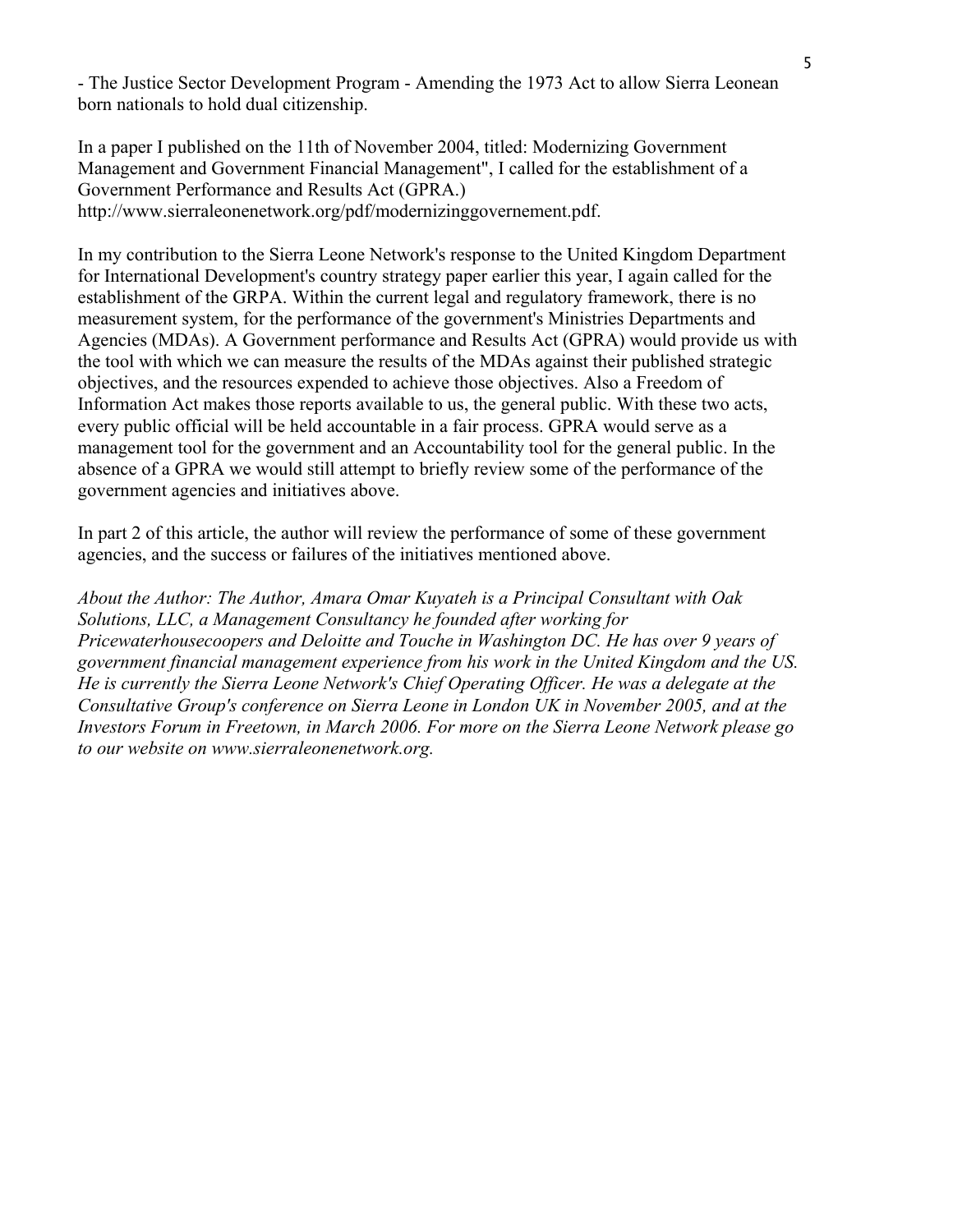### Legalbrief Africa Monday, 18 June 2007

### **Taylor should count his undeserved blessings**

Published in: Legalbrief Africa Date: Mon 18 June 2007 Category: Liberia Issue No: 235

Liberia's former President Charles Taylor doesn't seem to realise how lucky he is, writes Chege Mbitiru in *The Nation.*

It doesn't take a trial at The Hague to ascertain Taylor waged a guerrilla war against one of his predecessors, President Samuel Doe. He compounded that by supporting rebels in neighbouring Sierra Leone. Yet, notes Mbitiru, the international community, through the Special Court for Sierra Leone, wants to give him a fair trial for the sake of an orderly world. By the end of the first day of that trial – which he boycotted – Taylor had won another undeserved favour. Although Taylor fired his appointed lawyer, Karim Khan, presiding Judge Julia Sebutinde said: 'There has to be equality of arms', and ordered he get adequate defence 'without further delay'. Taylor's victims wouldn't be amused, Mbitiru says. He gave them no quarter. Taylor has declared himself indigent. That's hogwash, according to Mbitiru. Investigators estimated Taylor's fortune at \$450m. Given the seriousness of the charges against Taylor, his legal bill is bound to be hefty. So far, it amounts to \$680 000. Prosecutor Stephen Rapp says if funds run out, Taylor goes free. The leading donors include the US, Netherlands, Britain and Canada. There hasn't been an African penny donated. African nations plead perpetual poverty. The more plausible explanation is that some African leaders can't rule out a Taylor-like situation for themselves, reckons Mbitiru. The special court's rules overlook one thing, he argues: stashed cash. Switzerland knows where some of Taylor's money is. It should be unfrozen to meet his court fees. **[Full report in The Nation](http://allafrica.com/stories/200706110671.html)**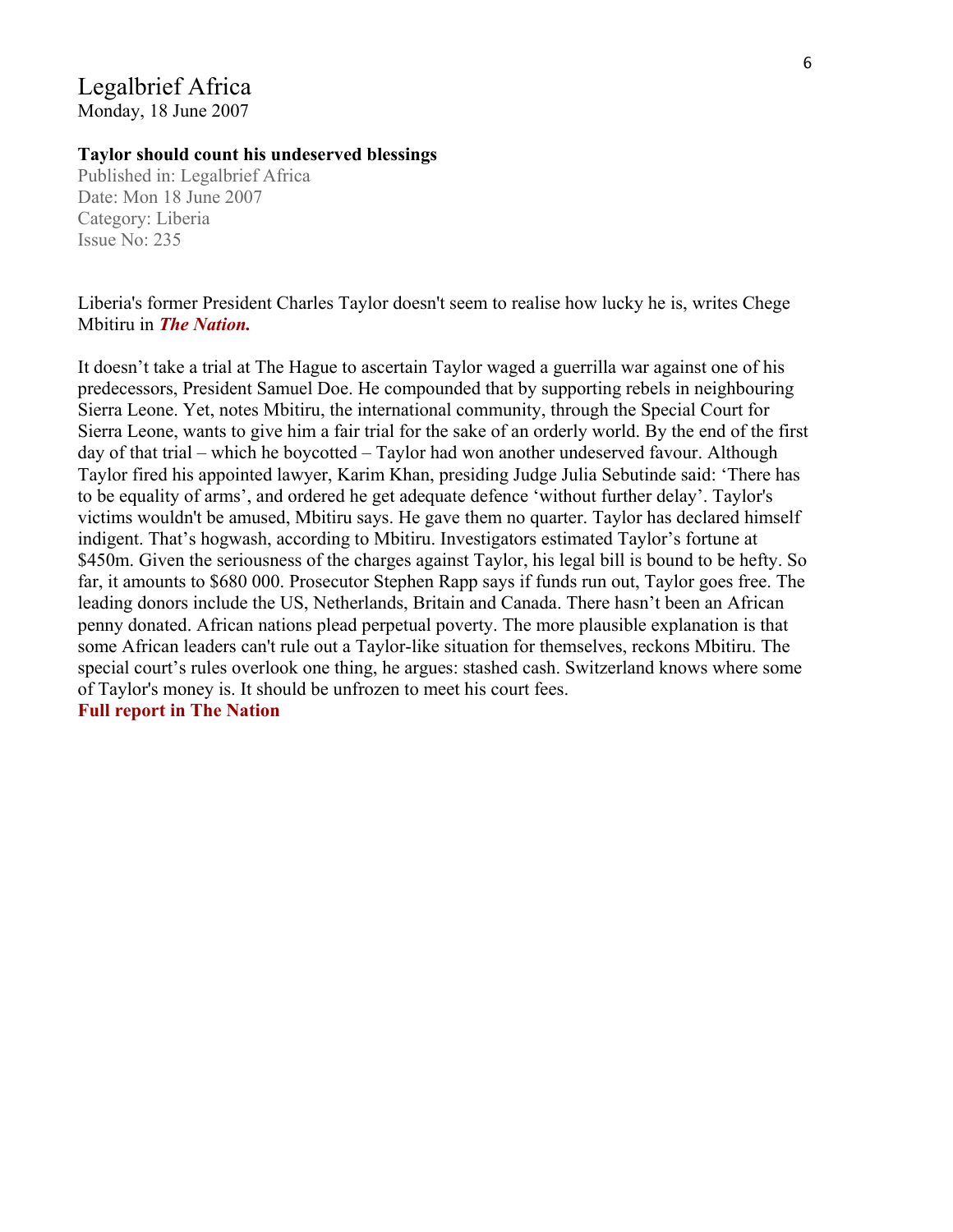## Equilibri.net Monday, 18 June 2007 http://uk.equilibri.net/article/7044/Africa Charles Taylor 039 s trial

Africa: Charles Taylor's trial

**The trail of Charles Taylor, the first African Head of State to be judged by the International Criminal Court (ICC) for war crimes and crimes against humanity, represents an important step in the process of democratisation of the 'dark continent' and expresses a veritable political willingness to recognise the 'superior' and 'deterrent' function international criminal justice has against infringements of the humanitarian rights, many examples of which have taken place in Africa during the last decades.** 

Serena Grassia

### **Taylor boycotts the initial trial hearing**

June 4th was the first day of the trial; even though it had been switched from Freetown, in Sierra Leone, to the Dutch city of The Hague, the trial will still be under the jurisdiction of the Special Court for Sierra Leone (SCSL). Following the requests of the Governments of Liberia and Sierra Leone, and to ensure safety and transparency, the Security Council of the United Nations decided to switch the trail last year as it was believed the presence of Taylor might have hindered peace building and economic stability in both the countries.

Taylor has been indicted on 11 charges relating to mass murder, mutilation of civilians, sexual abuse of women and young girls, incitement to war, slavery of thousands of civilians, and the use of baby-soldiers. The former Liberian dictator objects to and denies all of the charges; he even refuses to recognise the authority of the Court that is carrying out the trial. His lawyers, and in particular their chief, the British Karim Khan, denounced unjust inequalities among the possibilities given to the prosecutors to accuse and those the defence had to rebut, especially due to an international sanction, the only one still valid in Liberia, that forbids Taylor's civil servants from leaving the country; they cannot thus reach The Hague to be heard as witnesses. Khan also denounced the difficulties in talking with her client since a camera had been placed in the room of the International Criminal Court in order to control visits and phone calls. But a recent disposition of the Court disproved these accusations affirming that the detainee has access to all the structures and communication systems allowed by the international law. In order to protest against such presumed violations of his rights, Taylor boycotted the initial trial hearing that has been postponed, even though the judge Julia Sebutine opposed to this decision, and will take place on 25th June.

### **International justice and democracy**

Elise Kepper, responsible for the International Justice Program of Human Right's Watch organisation declared that the Taylor's trial is a turning point for the entire African continent for at least two reasons:

• it revealed the several criminal offences committed by Charles Taylor with the help of the RUF (Revolutionary United Front) and the AFCR (Armed Forces Revolutionary Army) responsible not only for the massacres in Sierra Leone but also for the humanitarian abuses in Liberia, Guinea and Ivory Coast. Taylor would thus be the main responsible for the political, economic, social destabilisation that has affected the Western African countries during the last decades;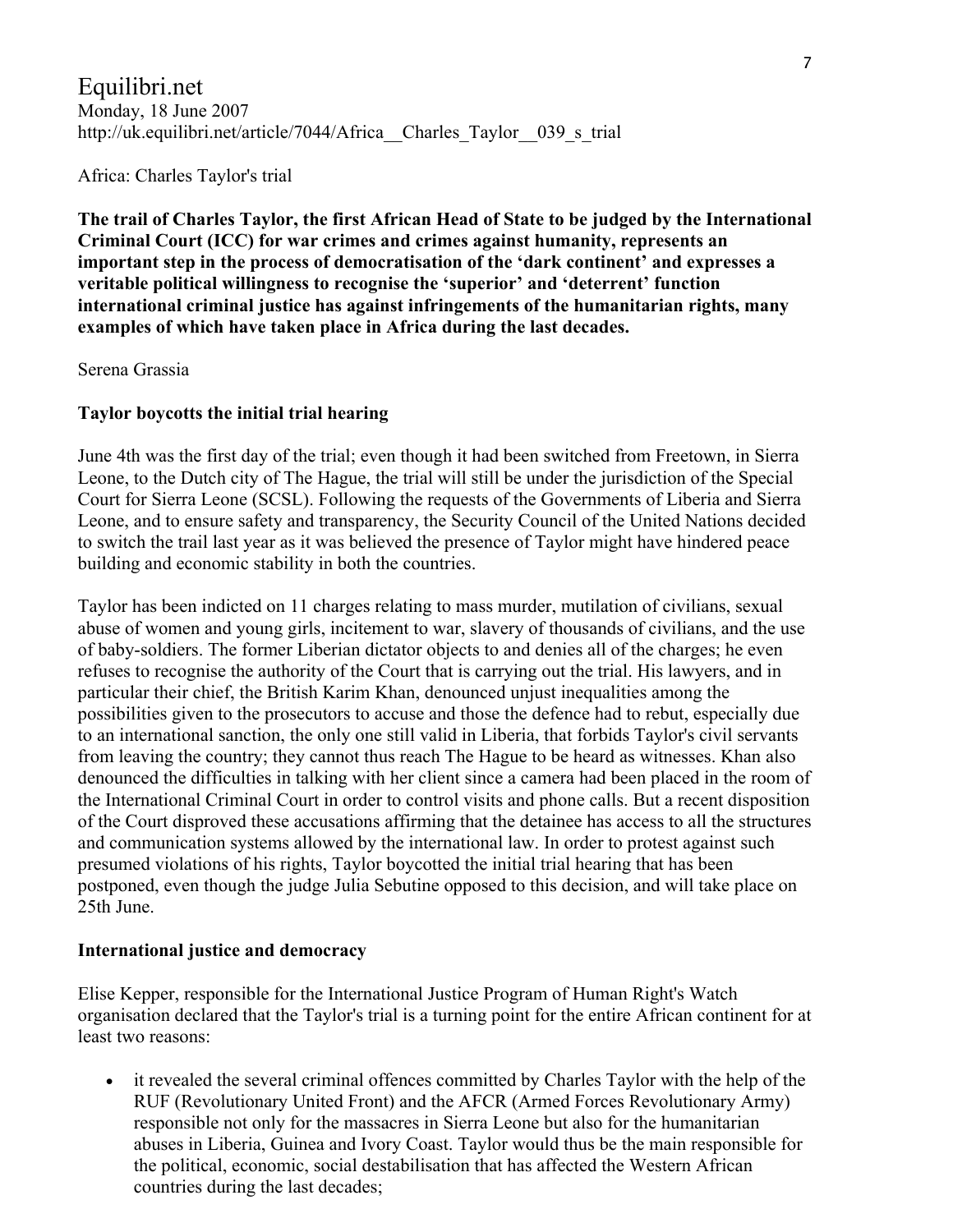• Africans will have eventually the chance to rely on a certain, transparent form of justice and on fair trials that will safeguard both parties, prosecutors and defence, through the basic principles of the international criminal justice: same "instruments" for both prosecutor and defence; presumption of innocence, i.e. innocence until the applicant is found guilty; public, fair, impartial trial; guarantees of full equality.

Africa is moreover the continent in which the largest number of states have ratified the Statute of the International Criminal Court; this shows a precise will to speed up the process of democratisation of its institutions.

#### **Special Court for Sierra Leone: merits and demerits**

Public opinion concerning the system of international criminal justice and the functioning of the ad hoc Courts set up to investigate and judge those who committed war crimes has changed in recent times. If up to the genocide in Rwanda only local courts, the Gacacas, had judged, now people want a more efficient, protective form of justice, free from the typical corruption that characterises all African courts and able to "fill" the legislative gaps of some national legislation that do not provide for the protection of the human and basic human rights (the role of local courts in internal post-conflict reconciliation trials is however still considerable). A recent poll carried out by Amnesty International researchers in Sierra Leone and Liberia showed that interviewees, unaware of the reason why the trial had been switched to The Hague, feel the need to follow the process every day in order to know how it is developing. Public opinion hopes that the Taylor case will mark a turning point in African judicial history and that it can repay them of all the failures the Special Court for Sierra Leone, which had originally been given the mandate. After being set up through a joint agreement signed by the UN and the local government the Court should have completed its mandate within 2006 but it has not delivered any judgement yet. The two main accused, Sam Hinga Norman, former Defence vice minister and Foday Sankoh, leader of the RUF rebels, have died. Taylor is in The Hague and the other eight accused are not senior figures. Such a development of events caused general disillusion and people abandoned their hope for justice especially because of the length of the trials and the huge costs to be born. The general discontent is also one of the defence lawyers' concerns: they fear that, in order to make up for all the failures so far, the Court might carry out an inaccurate trial in order to reach the political aim to give exemplary punishment to Taylor even if this could be detrimental to debate and the accuracy of evidence.

#### **Conclusions**

The motive of the international criminal justice is showing that whoever is responsible for war crimes and crimes against humanity may and shall be tried according to rules approved and ratified by the whole international community. In Africa the first accusations have been made by the Court for crimes committed in Rwanda against the Prime Minister, Georges Rutaganda, guilty of genocide. His condemnation shows that international criminal justice is applied to everyone, even to state authorities. The aim is to restore the rule of law and to adequately punish those who are found guilty for the aforementioned crimes. This aspect is of particular importance in countries like Africa where several have been the cases of massacres but where those responsible have rarely paid for their actions.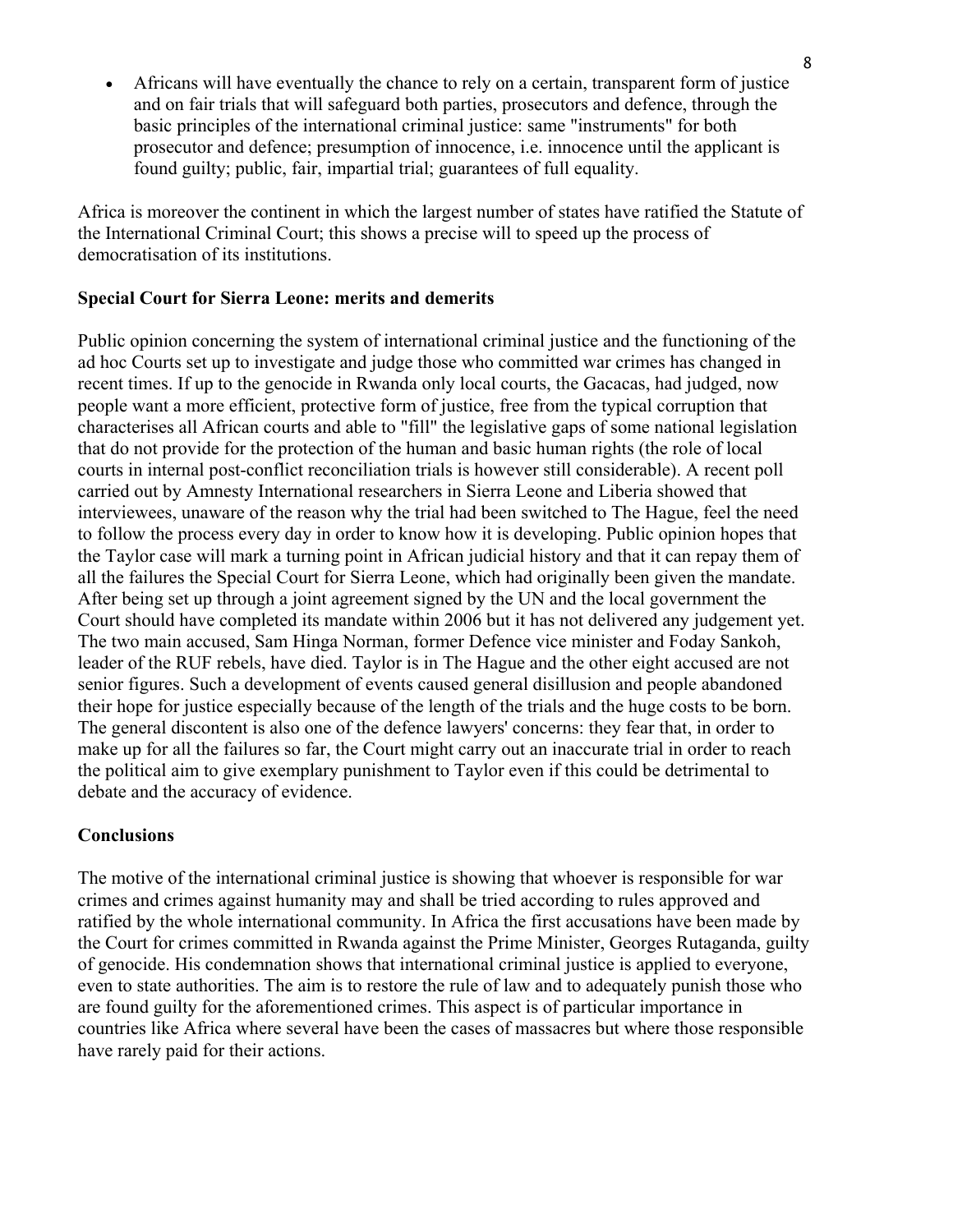# The Trial of Charles Taylor website

Tuesday, 12 June 2007

#### **The Special Court at the U.N. Security Council**

Posted by trialmonitor1 on June 12th, 2007

At the Special Court for Sierra Leone's second ever briefing before the UN Security Council last Friday, June 8, the UN's second top official called for greater funding and cooperation by States to allow the Special Court to finish its work. The U.N.'s Deputy Secretary General, Dr. Asha-Rose Migiro, said that the Special Court's achievements represented "an important milestone against impunity." Dr Migiro used this briefing as an opportunity to highlight witness protection and relocation needs; residual and legacy issues; and the need for adequate human and financial resources at the court.

The day's main event, however, was the presentations by the Special Court's President, Judge George Gelaga King, and its Chief Prosecutor, Stephen Rapp, to the Security Council Ambassadors and diplomats. King and Rapp gave an overview of the court's progress generally and focussed on the Taylor trial specifically.

Here's what they said:

#### **The Taylor Trial**

Stephen Rapp's comments were the most interesting of the day. Here's what he said about the Taylor trial:

He noted the need to ensure that the Taylor trial, like the others at the Special Court, "embodies the principles of fairness and due process at all times."

Taylor's declaration of partial indigency (which meant he was not in a financial position to fully pay for his defence), means that the Special Court has to largely foot Taylor's defense bill. Given that the court operates on voluntary contributions, the need to ensure the court had access to sufficient resources to provide an effective defense was critical. He urged the States to provide enough funding to make sure adequate defense resources continued to be possible (and also cooperation assistance to help the Registry track assets and investigate indigency claims).

Though not providing specific details, Rapp said the Registry had, in the past month, organized for a "substantial augmentation of resources" for Taylor's defense, which "oustripp[ed] those of other defendants in other tribunals." If this is correct, then Taylor's argument about inadequate facilities, which he put forward (through Khan) on the first day of trial may have less force. Rapp noted the resources Taylor's defense team already has, which includes offices in The Hague, Freetown and Monrovia. (Remember: Khan said he was working from bars and cafes to prepare his defense for lack of other options).

To end his presentation, after urging States to contribute to defense costs, Rapp noted of Taylor's trial that "at the end of the day, the most important this is that the trial be fair, and be seen to be fair."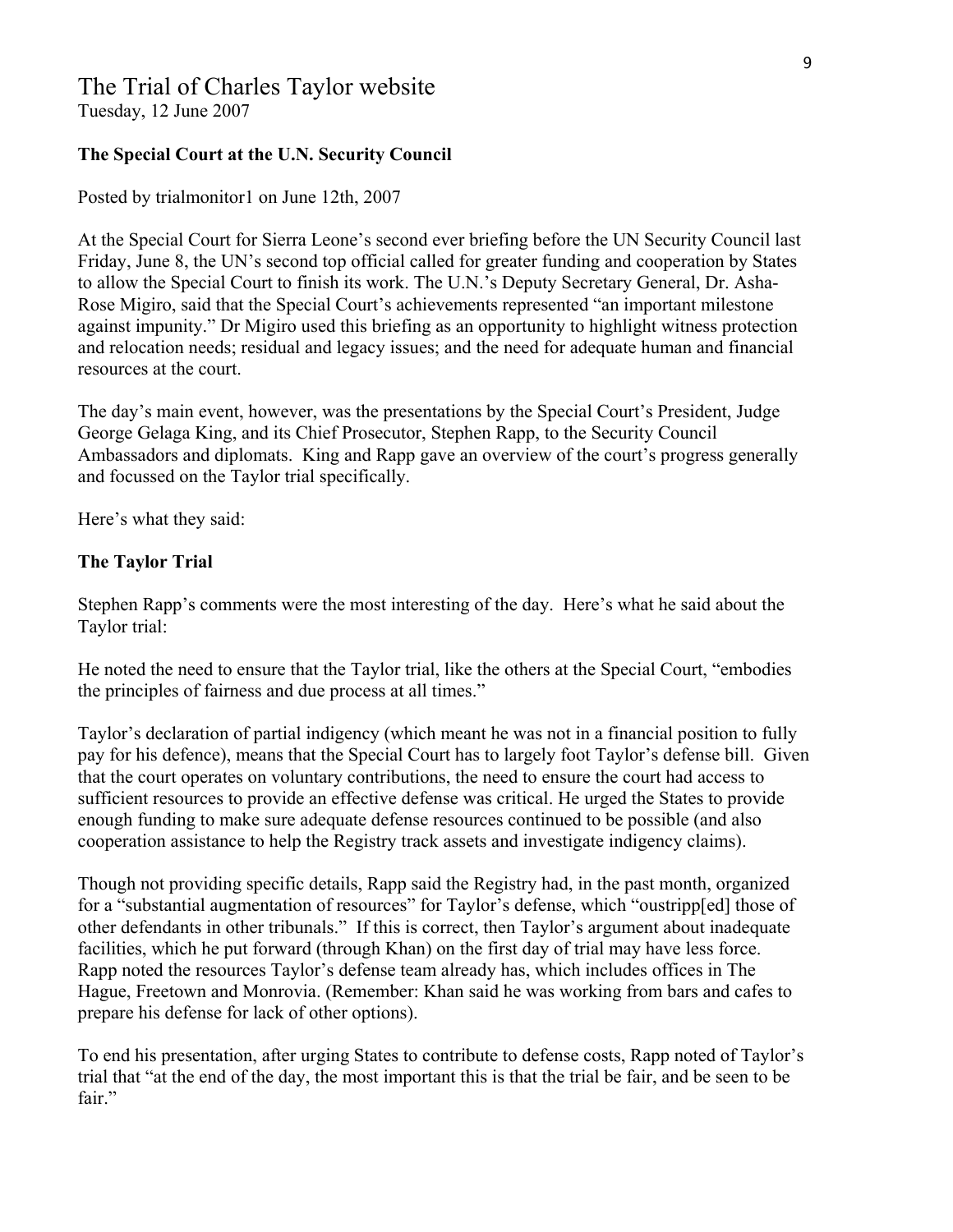#### **The Special Court's Progress**

President King, facing the president of the Security Council (the Belgian Ambassador, Johan Verbeke) and with his back to the gallery, outlined the progress of the court, highlighting that the tribunal was on track to meet its completion strategy aim of shutting down all judicial activity in both The Hague and Freetown by December 2009.

Two of the Special Court's three ongoing cases have finished the trial phase. On June 20, 2007, the trial judgment of the Armed Forces Revolutionary Council case (or AFRC – a group comprised largely of former Sierra Leonean Army soldiers) is expected. The trial judgment for the Civil Defense Force case (or CDF, a militia group which operated in support of the Sierra Leonean government) will be handed down in July 2007. The trial of Revolutionary United Front leaders (RUF, a rebel group) is scheduled to end by December 2007, and a judgment delivered by the trial chamber in June next year.

Judge King, in his capacity as the "Special Court's president and as a Sierra Leonean" said the court's establishment had made a "major contribution to long term peace and security in the region." It also helped to "resurrect the rule of law" and to "end impunity." The President noted the importance of both outreach (particularly the accessibility of the Taylor trial to the region) and also the court's legacy after it shuts its door (which he considered one of his "top most priorities").

He appealed to the Security Council for help in three areas:

1. Funding to ensure the court could operate until its expected shut-down date of December 2009. The current funds will be exhausted by the end of 2007. More money (at least \$60 million) is needed.

- 2. Cooperation in the enforcement of sentences and the protection of witnesses.
- 3. Support for the court's legacy projects and its residual issues.

Throughout the briefing, aides and diplomats wandered in an out of the four wooden doors on either side of the august room, whose mural on the back wall – depicting a phoenix rising from the ashes — dominates the scene. The U.N.'s top legal counsel and head of its Office of Legal Affairs, Nicholas Michel, remained for most of the briefing, looking relaxed as he sat directly behind the seat from which Dr Migiro delivered her intervention. To the right, Special Court staff and advisors from the Registry, Prosecution and Chambers, watched and whispered among themselves as the Security Council members went through their paces. In the gallery, the front section reserved for diplomats was about halfway filled with ambassadors and their diplomatic legal advisors. A handful of NGOs and students took notes from the upper gallery.

State reactions to President King and the Prosecutor's remarks were remarkably uniform. What was surprising, however, was the content of the responses – almost all interventions highlighted the importance of legacy efforts designed to impact and enhance the Sierra Leonean legal system and the rule of law more generally after the court closes its doors; and the court's outreach efforts which aimed to engage Sierra Leoneans at a grass roots level about the court's work. This marks a welcome shift in the way in which States have talked about international and hybrid courts more generally, moving away from discussions which have traditionally focussed on a purely legal and budgetary analysis of the trials themselves, towards a greater appreciation and awareness of the daily impact such courts can have on people most affected by the crimes.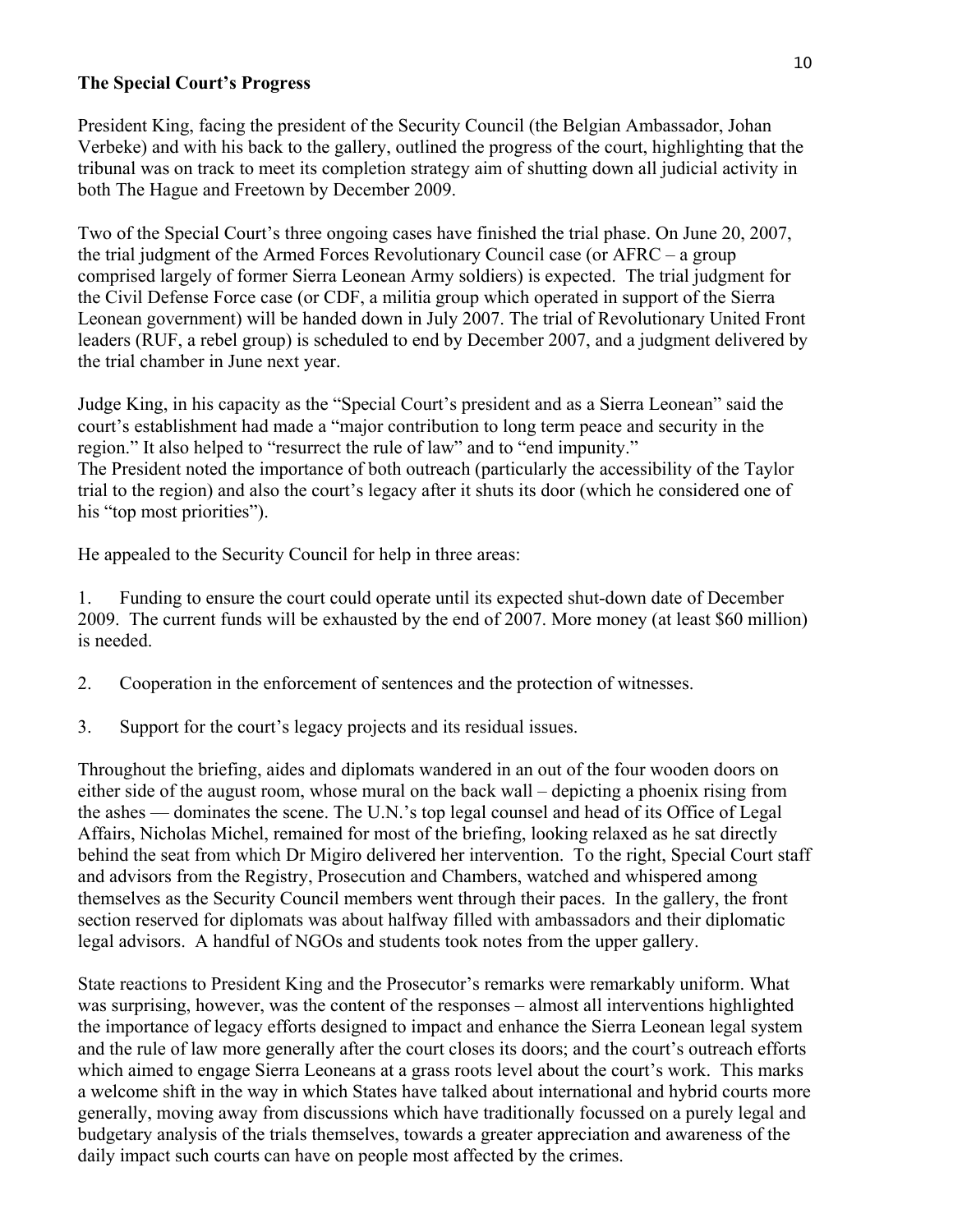

### **UNMIL Public Information Office Media Summary 18 June 2007**

*[The media summaries and press clips do not necessarily represent the views of UNMIL.]*

### **International Clips on Liberia**

### **UN praises Indian women peacekeepers**

Mon, 18 Jun 2007 03:13:01 Press TV .

UN has extended the term of Indian women peacekeepers in strife-torn Liberia for six months praising their role in the West African nation. "The UN has lauded the performance of women troopers of the paramilitary Central Reserve Police Force (CRPF) in Liberia and requested for extension of their stay, which has been approved by the Ministry of Home Affairs," IANS new agency quoted a senior Indian official D.C. Dey as saying in New Delhi. "After completion of the extended stay, we will be sending a new team to Liberia depending on the requirement there," Dey added.

### **High praise for Indian women troopers in Liberia**

New Kerela, New Delhi, June 17: From seizing drugs to killing robbers, the work done by Indian women peacekeepers in strife-torn Liberia has made such a remarkable impact in the West African nation that their stay has been extended by six months. The Indian ministry of home affairs received a UN request to increase the tenure of the women troopers of the paramilitary Central Reserve Police Force (CRPF) in Liberia.

## **Blind immigrant overcomes many obstacles to earn GED**

The Columbia, Washington June 17--Moving his fingers across a Braille script, Michael Logan addressed around 100 fellow graduates of Clark College's GED and high school completion programs and their supporters Saturday. "I am proud of myself to stand here today, a member of the Bassa tribe, the second oldest of my mother's four children and one of my father's 14 children," Logan said. "I am pleased to say that I am the first and only child of my father who has achieved in completing a high school education, and I am very thankful."

### **Truth Commission reveals discovery of over 100 mass graves in Liberia**

Running Africa June 18,2007

In Lofa County, northwestern Liberia, over 100 mass graves have been discovered. The shocking disclosure was made by the Chairman of Liberia's Truth and Reconciliation Commission, TRC, Counsellor Jerome Verdier on Saturday, June 16th at a town-hall gathering of Liberians in the Philadelphia, Pennsylvania area.

### **International Clips on West Africa**

# **Seeing is believing in charity's visionary work**

Source: SCOTLAND ON SUNDAY Date: June 17, 2007

WE FIRST encountered eight-year-old Adama as she was rushed in through the hospital's front doors. In a classroom accident, a sharpened pencil had been pushed deep into her left eye and the race was on to save her sight. Moments before, in the nearby operating theatre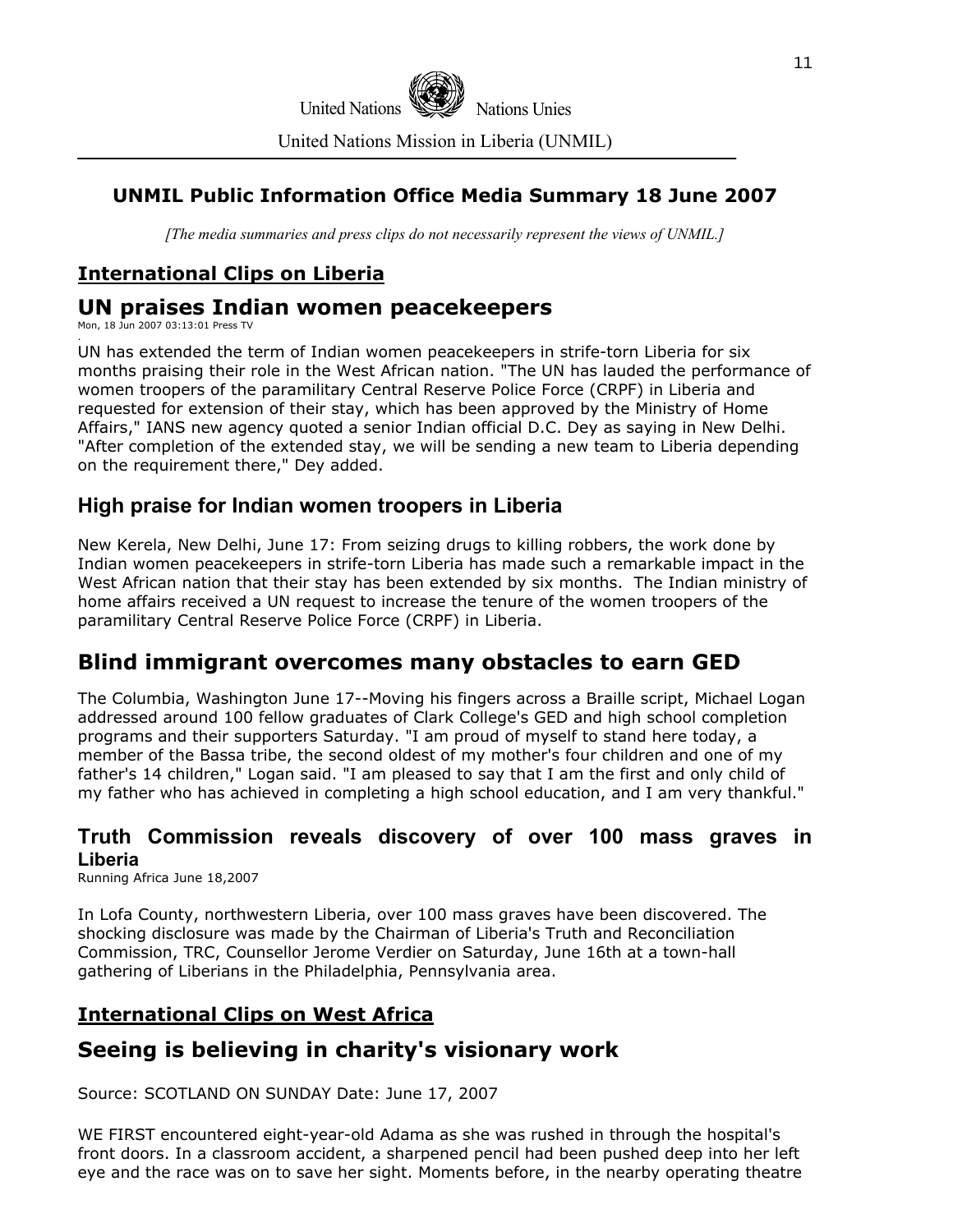of the Connaught Eye Hospital in the **Sierra Leone** capital of Freetown, surgeons had operated on Fatou Kamara, who thought she would never again see her grandchildren.

## **From life as refugees, songs of true inspiration**

Source: Seattle Times, The (KRT) Date: June 17, 2007

Jun. 17--You may have heard them on the soundtrack of the harrowing Oscar-nominated film "Blood Diamonds" or on their own album, "Living Like a Refugee." Or maybe you saw the moving, self-named 2006 documentary at last year's Seattle International Film Festival. Or on "Oprah."

#### **Local Media – Newspaper**

#### **UNMIL Introduces New Security Measures to Tackle Crimes**

(*The Informer, The Inquirer, The News, Daily Observer, Heritage, Public Agenda and New Democrat*)

- The Special Representative of the Secretary-General Alan Doss said that UNMIL Military Police, UNPOL and the Liberia National Police (LNP) have started "dusk to dawn foot patrols" in high crime areas in the country. "Vehicles and premises will be searched if there is good reason to suspect that criminals are being sheltered or criminal activities are taking place," Mr. Doss said.
- Mr. Doss also said that UNMIL has agreed with the Government to strengthen the armed capacity of the LNP.
- The new security measures are apparently preparation for an expected increase in criminal activity in Monrovia and its suburbs during the rainy season.

#### **Armed Robbers Attack Dredgers at Freeport**

*(Daily Observer, Public Agenda and New Democrat*)

- Men armed with machetes and other dangerous instruments Sunday morning attacked dredgers at the Freeport of Monrovia and made away with several valuable items.
- National Port Authority Public Relations Officer, Maxwell Jalibah confirmed the incident, saying it took place around the breakwaters where dredgers are dredging the port.

#### **'TRC Crumbles – Becomes White Elephant'**

(Plain Truth*)* 

• [sic:] While the excitement for the Truth and Reconciliation Commission (TRC) might have been vociferous, its administrative ineptitude unwittingly overshadows its relevance. The TRC has become a white elephant bought at a higher price that has no meaning to a nation struggling to bury its ugly past. If mandates could be achieved by recitations, then the TRC would have taken the first place in any competition. A sound and comprehensive mandate, but poor performances characterized by administrative ineptitude and false sense of relevance have made the TRC a white elephant.

#### **UN Panel Report Criticizes Liberia and Nigeria for Ignoring Security Council's Decision**

(The Monitor and New Democrat*)* 

• The United Nations Panel of Experts investigating compliance with UN Security Council's order to all states to freeze the assets of indicted former President Charles Taylor and his associates says both Liberia and Nigeria, among others have rebuffed the Council's decision.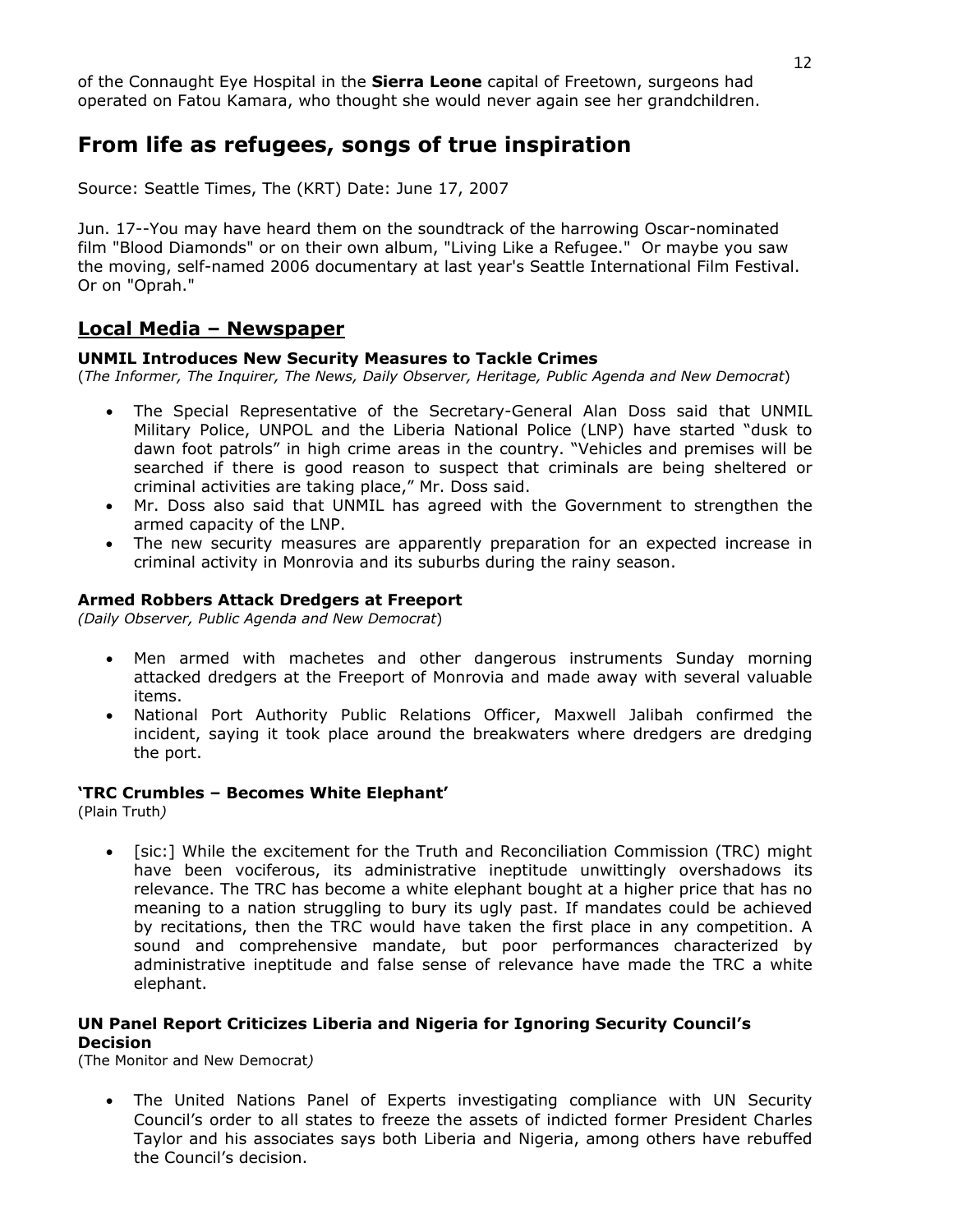#### **Local Media – Radio Veritas** *(News monitored today at 9:45 am)*

#### **Liberian-Japanese Officials to Begin Bilateral Talks**

- Liberian officials and a delegation of the Japanese Government are to begin talks in Monrovia this week on the restoration of development cooperation and assistance to Liberia.
- The delegation headed by the Director and Second Country Assistance Planning Division, Kogi Abe is expected to visit the Japanese Maternity Hospital, the collapsed Tubman Bridge and other damaged infrastructure.

#### **Chinese Ambassador Challenges ECOWAS Members**

- Speaking at the 23<sup>rd</sup> anniversary of the Economic Community of West African States(ECOWAS), Chinese Ambassador to Liberia, Lin Songtain says members of ECOWAS should stand together to deal with the challenges facing their countries.
- Ambassador Songtain praised ECOWAS members for bringing themselves together in recognition of the organization and said development is only possible if people come together.
- He promised to help foster the relationship among member countries and provide assistance to boost the organization.

#### **Media Managers Begin Six-Week Capacity Building Training**

- The Centre for Media Studies and Peace Building (CEMESP) will today begin a sixweek capacity building program for managers and senior staff of Liberia Media Organizations.
- According to the Executive Director of CEMESP, Malcolm Joseph the workshop is intended to brush up the skills of participants in the management of their organizations and said this was also meant to improve the Liberian Media towards firmly implanting the democratization of Liberia.

*Complete versions of the UNMIL International Press Clips, UNMIL Daily Liberian Radio Summary and UNMIL Liberian Newspapers Summary are posted each day on the UNMIL Bulletin Board. If you are unable to access the UNMIL Bulletin Board or would like further information on the content of the summaries, please contact Mr. Weah Karpeh at karpeh@un.org.*